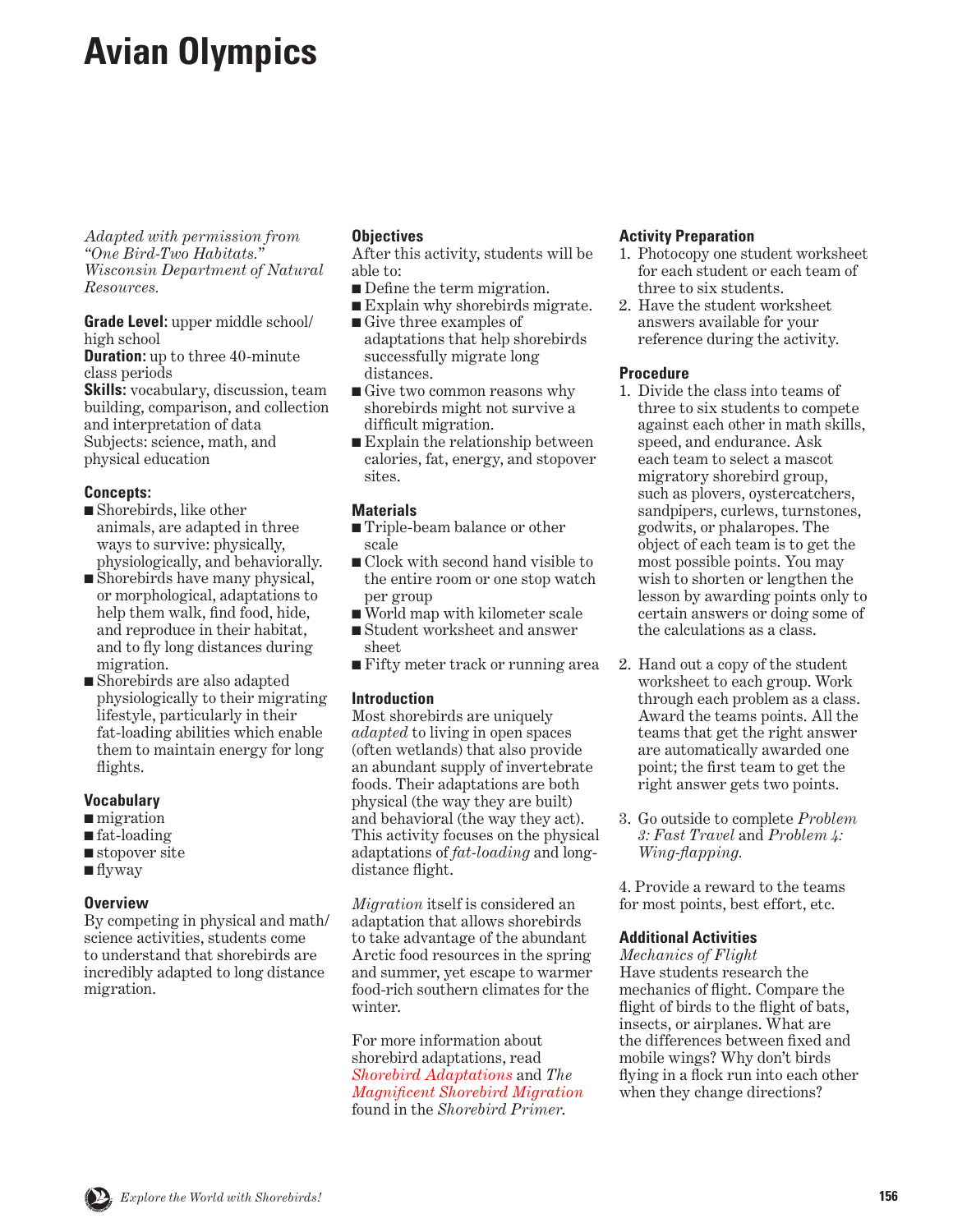### *Energy of Flight*

Ask students to research the following questions: What kind of energy transfer is involved in flight? How do birds transfer chemical food energy into mechanical flight energy? What role does oxygen play in the trapping of the sun's energy (photosynthesis) and the release of energy (respiration) in animals? What role do hollow bones, bone marrow, and air sacs play in respiration?

#### *Shorebird Types*

Have students research the main shorebird types (plovers, sandpipers, etc.) and list their identifying characteristics.

#### *Scientific Names*

Practice learning the hierarchical structure (i.e., Kingdom, Phyla, Class, Order, Family, Genus, Species) of the animal kingdom and scientific (Latin) names by tracing one or two species of shorebirds through the hierarchy.

#### *Local Shorebird Olympics* Ask your students to develop additional math problems that focus on the feats of local shorebirds.

- First assemble a list of your local shorebirds using field guides or a local bird list
- Divide the class into teams and assign each a local shorebird species from the list. Use the Shorebird Sister Schools Web site, the *[Shorebird Profiles](#page-0-0)* found in the *Appendix*, and shorebird field guides and texts from your local library to find interesting facts.
- Assemble a new Avian Olympics Worksheet that highlights shorebird of your area.
- Repeat *Avian Olympics* using this new worksheet.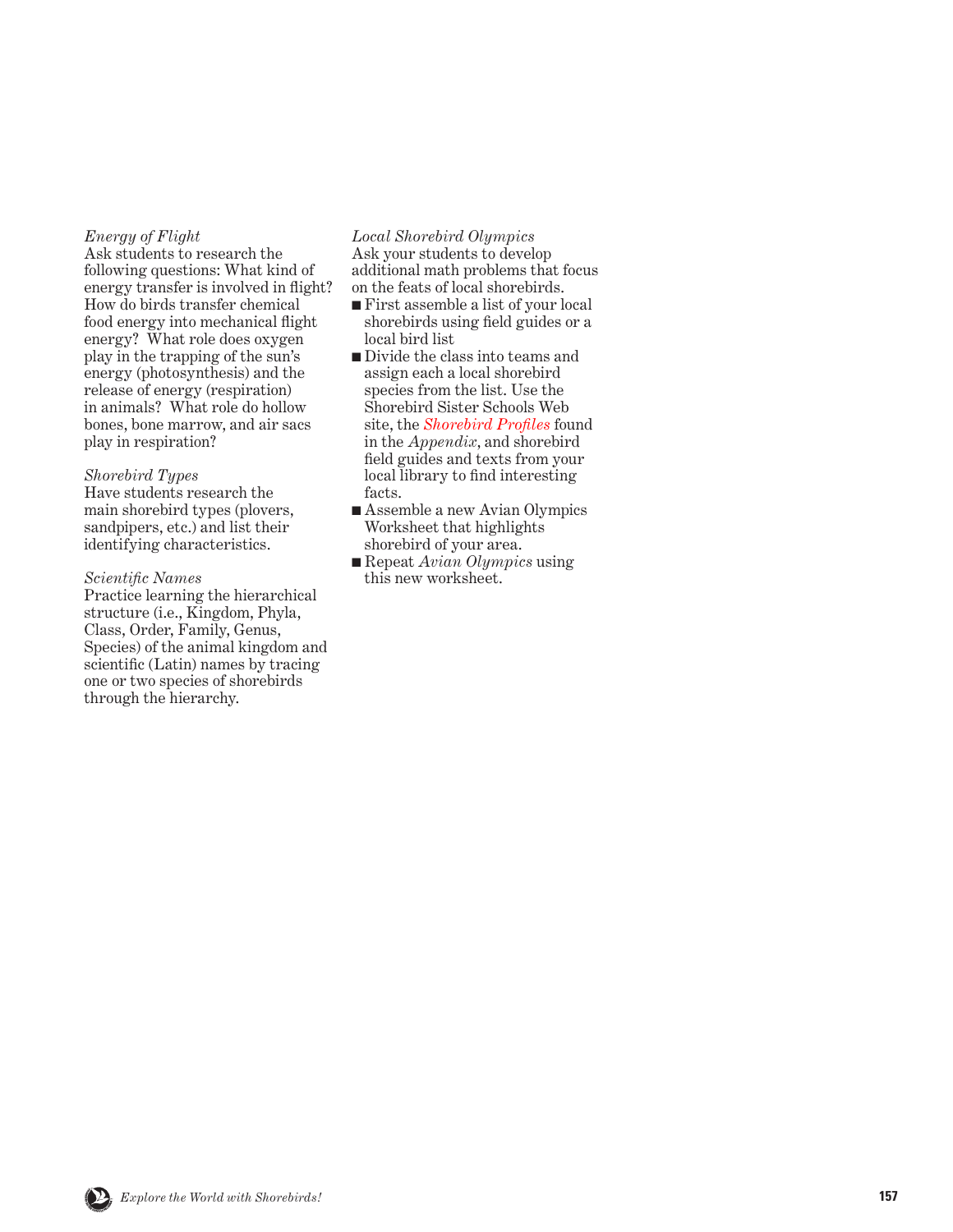## **Avian Olympics Student Worksheet Answers**

## **Problem 1—Weigh-in**

The average middle school student weighs 100 pounds or 45 kilograms. How many grams are in 45 kilograms?

*Answer:* 45,000 grams

Compare that to the weight of the Western Sandpiper, about 25 grams (less than 1 ounce). Find an object in the classroom that you think weighs 25 grams. Weigh your object on a triple-beam balance.

How many Western Sandpipers (at 25 grams) would it take to equal the weight of an average middle school student (at 45 kilogram)?

*Answer:*   $45,000 \text{ g} \times 25 \text{ g} = 1800 \text{ Western Sandpipers}$ 

## **Problem 2—Eating Like a Bird (Fat-loading)**

One quarter-pound hamburger and fries is an average-sized meal for a student. Two or three burgers would be a huge meal. What is the largest number of quarter-pound hamburgers any of the students has ever eaten in a single meal?

What percentage of the average weight of a middle school student is this? (Assume a quarter-pound hamburger  $= 114$  grams.)

*Example answer:*  If 3 is the number of quarter-pound hamburgers eaten: 3 burgers x 114 g (burger weight) = 342 g  $342 g \div 45,000 g$  (student weight) =  $0.0076\%$ , or less than 1%

Compare this with the Pacific Golden-Plover which gains enough fat to increase its body weight by almost 30% for its migration from Hawaii to Alaska. If an average student weighing 45 kilogram were going to increase his or her body weight by 30%, how much weight would he or she gain?

*Answer*:  $45 \text{ kg}$  (student weight) x  $.30 = 13.50$ kg or 13,500g

How many quarter-pound hamburgers is this equal to?

*Answer*: 13,500 g x 114 g (hamburger wt) = 118 burgers

## **Problem 3—Fast Travel (outside activity)**

*With each team entering its fastest runner, have a 50-meter dash to determine how long it takes a student to sprint 50 meters.* 

How long would it take this runner to cover 1 kilometer?

*Example answer: If a student runs 50 meters in 15 seconds,*

| 15 seconds  | Y seconds     |
|-------------|---------------|
| $50$ meters | $1000$ meters |

| $15.000 = 50X$                    |     | $15.000 = Y$ seconds = 300 seconds |
|-----------------------------------|-----|------------------------------------|
|                                   | 50. |                                    |
| $300$ seconds $\div 60$ minutes = |     | 5 minutes to cover                 |
|                                   |     | $1,000$ meters                     |

Use a map of the world to estimate the distance in kilometers from the school to Lima, Peru. Using these two measurements, calculate how long it would take the fastest runner on your team to get to Lima. Assume your runner could travel in a straight line without stopping.

*Example answer:*   $60$  minutes  $\div$  5 min/km = 12 km/hour  $7500 \text{ km} \div 12 \text{ km/hour} = 625 \text{ hours, or}$  $625$  hours  $\div$  24 hours/day = 26 days

*Discussion: Compare these results with Sanderlings, which are able to migrate 7500 kilometer (4650 miles) between Oregon and Peru in 230 hours--or about 10 days!*

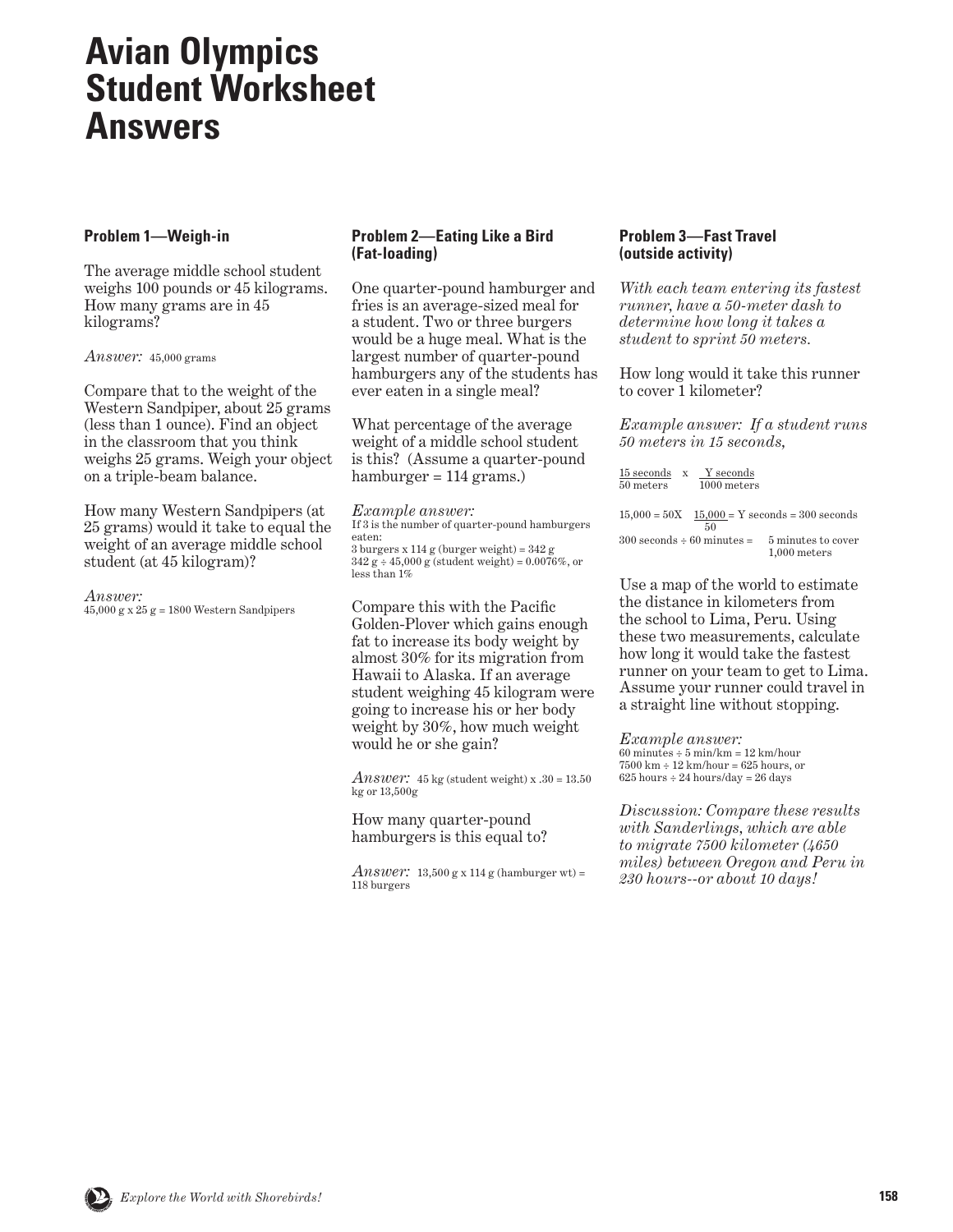## **Avian Olympics Student Worksheet Answers**

## **Problem 4—Wing-flapping (outside activity)**

*Have each team select a representative. Using a clock with a second hand, ask each team to determine the highest number of arm flaps possible in 10 seconds. Give a point to the group whose representative flapped the fastest (most times per 10 seconds).* 

Using the time from Problem 3-- Fast Travel, how many arm flaps would it take a person to fly to Peru?

*Example answer:*  For 11 flaps in 10 seconds,  $11$  flaps = 1.1 flaps per second 10 seconds

```
1.1 flaps x \frac{60 \text{ seconds}}{1 \text{ minute}} \times \frac{60 \text{ minutes}}{1 \text{ hour}} \times \frac{24 \text{ hours}}{1 \text{ day}}1 minute
```
 $= 95,040$  flaps per day

1 day

95,040 flaps x 26 days = 2,471,040 flaps

*Discussion: What assumptions were made to get this answer? What might affect the accuracy of our answer? We are comparing flaps (flying) with running time and comparing the abilities of two different students. We are assuming the same distance will be covered in the same amount of time in either way and that all students will perform at the same speed. In science, it is important not to "compare apples to oranges" and to be aware of all assumptions made.*

## **Problem 5—Non-stop Travel**

Which student can continue flapping his or her arms the longest?

*Discussion: How does this feat compare with the American Golden-Plover which flies nonstop for 48 hours as it migrates from Nova Scotia to South America? The Pacific Golden-Plover and some curlews and tattlers fly nonstop for two to three days from Hawaii and other Pacific Islands to Alaska.*

How far do you think the best classroom runner can run without stopping?

*Discussion: How does this compare with some plovers, curlews and tattlers which fly non-stop from Hawaii and other Pacific Islands to Alaska, a distance of over 3500 miles? The little Western Sandpiper flies over 250 miles per day between stopover points along the Pacific Coast flyway to Alaska.*

## **Problem 6—Long-distance Travel**

Which team member has lived farthest from his or her current home? Using a map, determine how many kilometers away that is?

*Discussion: How does this compare with Sanderlings that fly over 11,000 kilometer twice a year from their high-Arctic breeding grounds to nonbreeding grounds in Peru?*

## **Problem 7—Fuel-Efficiency**

Humans burn about 60 calories by running one kilometer. At this rate, how many calories would a student need to run from here to Peru?

*Answer:* Use a map to determine how many kilometers it is from your town to Lima, Peru. Multiply this number by 60 calories.

*Example answer:*  $60$  calories x  $7500$  km =  $450,000$  calories

If one gram of fat yields 9 calories of heat, how many kilograms of fat would this student need to eat before making the trip?

*Example answer:*  $450,000$  calories  $\div 9$  calories/g = 50,000 g  $50,000 \text{ g x } 1,000 = 50 \text{ kg}$ 

*Discussion: Compare this with the Pacific Golden-Plover, which can travel 3900 kilometers (2400 miles) in 48 continuous hours of flying, using fewer than 60 grams (2.1 oz) of body fat. Does this bird burn more calories per kilometer or few calories per kilometer than a student?*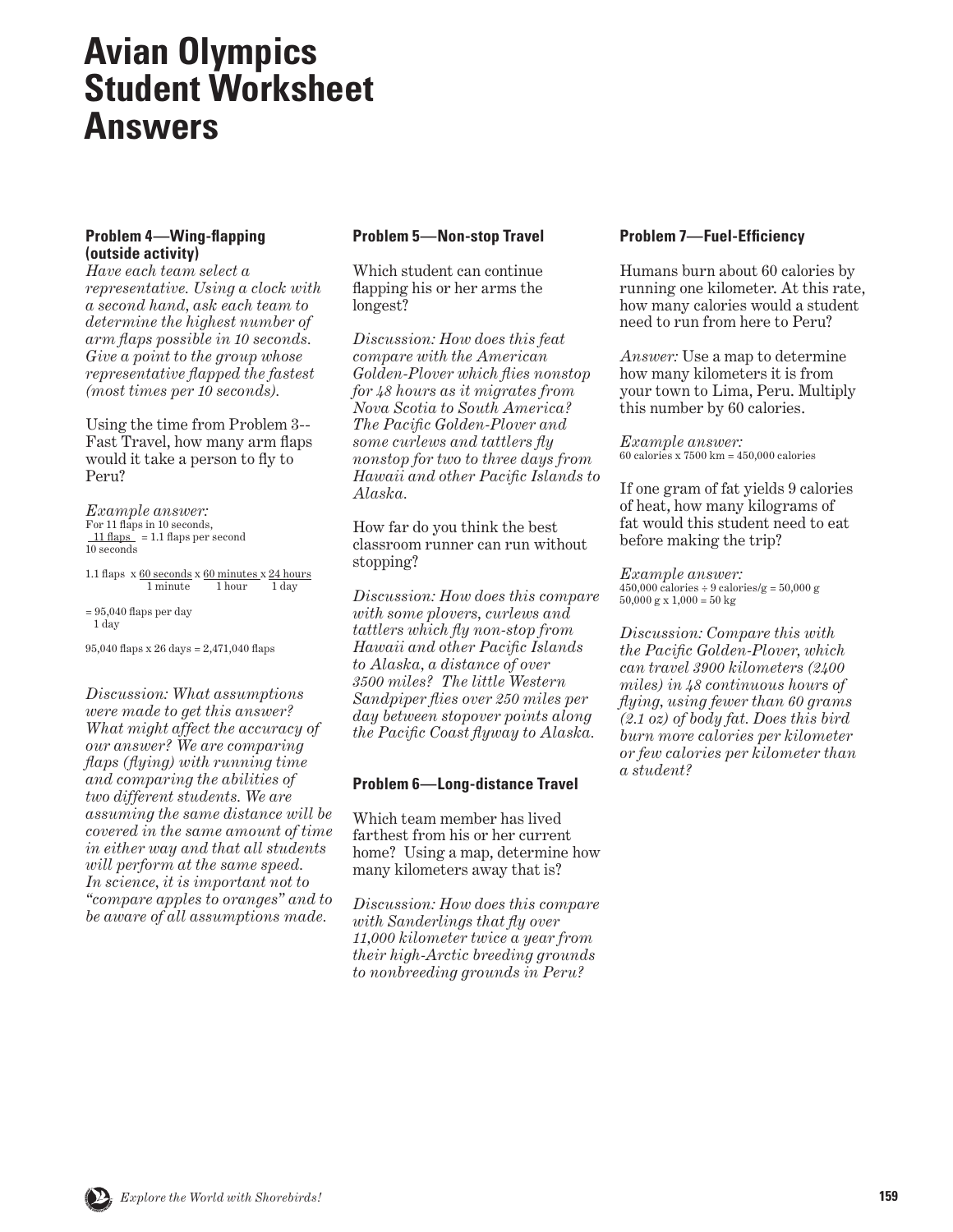## **Avian Olympics Student Worksheet**

| <b>Directions</b><br>Answer the following questions<br>one at a time. Do not proceed<br>to the next question until your<br>teacher tells you to. Show all your<br>calculations (carrying your units<br>through the calculations to see if<br>your answer makes sense). | <b>Problem 2 - Eating Like a Bird (Fat-</b><br>loading)<br>What is the largest number of<br>quarter-pound hamburgers any<br>person on your team has eaten in a<br>single meal? | <b>Problem 3-Fast Travel</b><br>How long did it take the fastest<br>student to sprint 50 meters?                                                                                             |
|------------------------------------------------------------------------------------------------------------------------------------------------------------------------------------------------------------------------------------------------------------------------|--------------------------------------------------------------------------------------------------------------------------------------------------------------------------------|----------------------------------------------------------------------------------------------------------------------------------------------------------------------------------------------|
| Problem 1 - Weigh-In<br>The average middle school student<br>weighs 100 pounds or 45 kilogram.<br>How many grams are there in 45<br>kilograms?                                                                                                                         | What percentage of the average                                                                                                                                                 | Calculate how long it would take<br>this runner to cover one kilometer.                                                                                                                      |
|                                                                                                                                                                                                                                                                        | weight of a middle school student<br>is this? (Assume that a quarter-<br>pound hamburger $= 114$ grams.)                                                                       |                                                                                                                                                                                              |
| Compare the above weight to the<br>weight of the Western Sandpiper,<br>about 25 grams (less than one<br>ounce.) Find several objects in the<br>classroom that you think weigh 25<br>grams. Now weigh the objects and<br>record which object comes closest.             | If an average student weighing 45<br>kilograms were going to increase<br>his or her body weight by 30%, how<br>much weight would he or she need<br>to gain?                    | Using a map of the world, estimate<br>the distance in kilometers from<br>your school to Lima, Peru.                                                                                          |
| How many Western Sandpipers (at<br>25 grams) would it take to equal the<br>weight of an average middle school<br>student (at 45 kilograms)?                                                                                                                            | How many quarter-pound<br>hamburgers does this equal?                                                                                                                          | Using your answer from above,<br>calculate how long it would take the<br>fastest student to sprint directly to<br>Lima. (Assume he or she could run<br>in a straight line without stopping.) |
|                                                                                                                                                                                                                                                                        |                                                                                                                                                                                |                                                                                                                                                                                              |